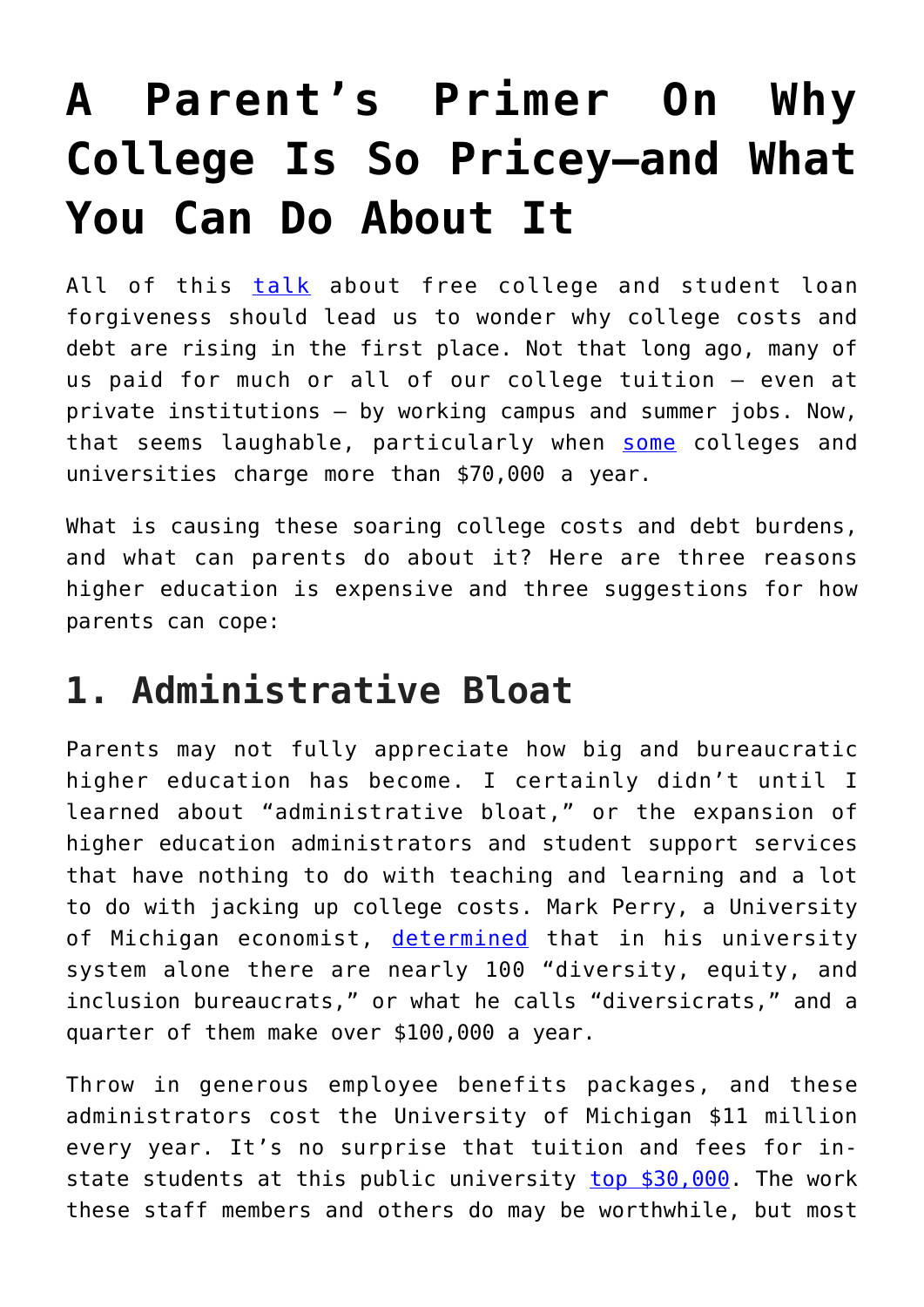parents think they are paying hefty tuition bills to expand their child's knowledge and inquiry — not to subsidize administrative bloat.

It's a [common](https://www.theatlantic.com/politics/archive/2018/05/american-higher-education-hits-a-dangerous-milestone/559457/) narrative to blame declining public support for increasing costs at public universities, but that ignores the alarming trend of rising administrative costs. As *HuffPost* [reported:](https://www.huffpost.com/entry/higher-ed-administrators-growth_n_4738584)

*The number of non-academic administrative and professional employees at U.S. colleges and universities has more than doubled in the last 25 years, vastly outpacing the growth in the number of students or faculty, according to an analysis of federal figures.*

This bureaucratic bloat would be unsustainable in most other industries, with customers refusing to pay for such inefficiencies. Yet, college costs keep rising, and parents and taxpayers largely foot the bill.

#### **What Can Parents Do?**

It's easy to be wooed by gleaming new buildings on campus and pamphlets showcasing the many non-academic student services and programs available, but parents and students may want to connect the dots and realize that they are paying for these extravagances. Maybe they don't mind, but if it troubles them, then looking toward leaner colleges and universities that prioritize teaching over administrative staff may be the way to go.

## **2. Government Subsidies**

While parents should be more discerning about where their child's tuition costs are going, parents as taxpayers should also be leery of investing more in higher education. According to Todd Zywicki and Neal McCluskey, editors of the new book,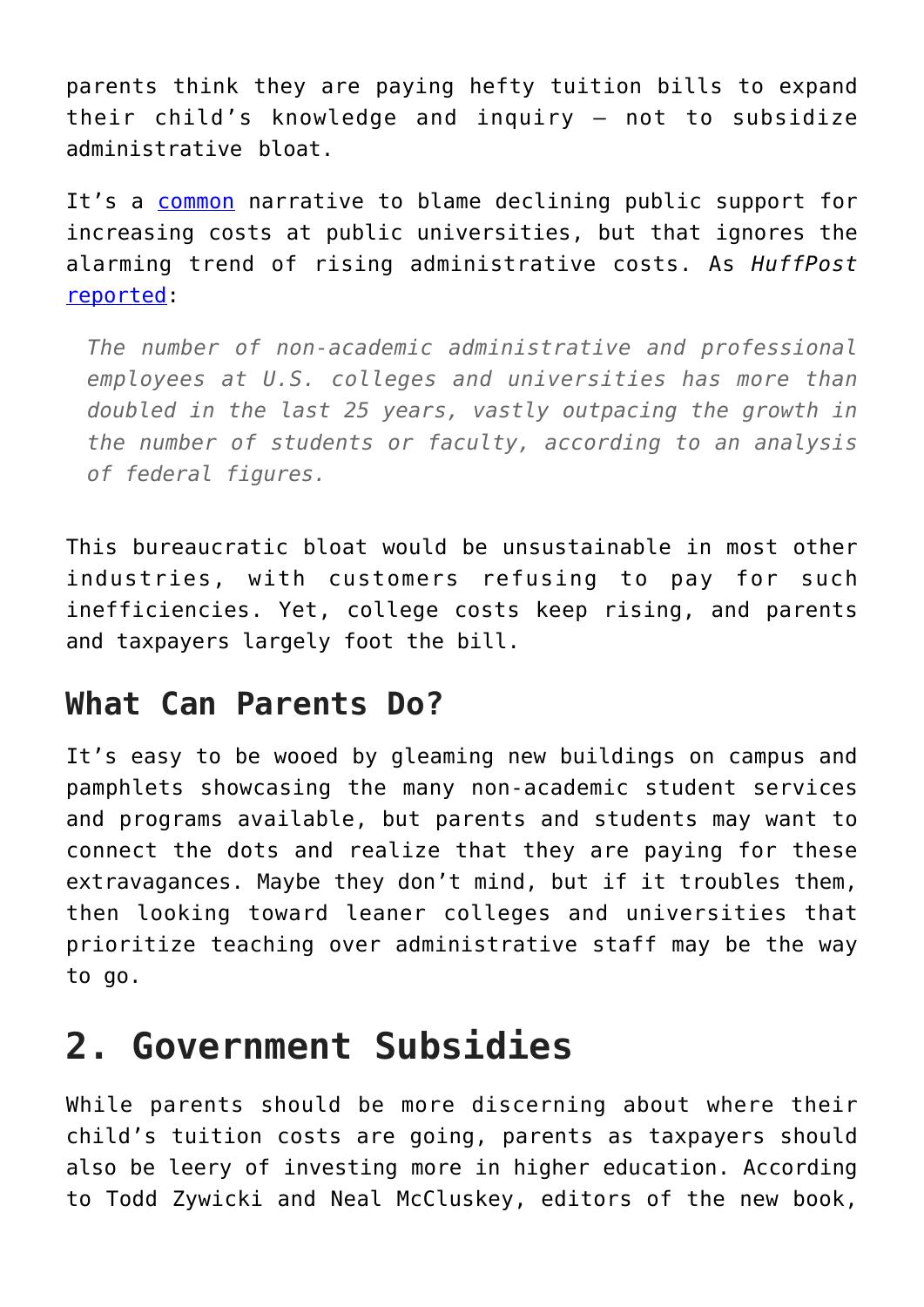*[Unprofitable Schooling: Examining Causes of, and Fixes for,](https://store.cato.org/book/unprofitable-schooling) [America's Broken Ivory Tower](https://store.cato.org/book/unprofitable-schooling)*, government subsidies to colleges and universities have mushroomed. In an op-ed this week in *The Hill*, they [write:](https://thehill.com/opinion/education/441576-subsidies-not-profits-have-crumbled-the-ivory-tower?fbclid=IwAR0ofQERJ_PQJW05oDEDycPa5uzoGnXdQ0D9ZoT7OTujzMMUif3zDuH5p64)

*The problem is the entire Ivory Tower sits atop an ever*rising swell of subsidies, Between 1980 and 2018, *inflation[adjusted](https://data.bls.gov/timeseries/CUUR0000SA0) [state and local educational appropriations](https://sheeo.org/wp-content/uploads/2019/04/SHEEO_SHEF_FY18_Nominal_Data.xlsx) to colleges rose from \$50 billion to \$86 billion. Inflationadjusted [federal subsidies to students](https://trends.collegeboard.org/student-aid/figures-tables/total-student-aid-and-nonfederal-loans-2017-dollars-over-time) ballooned from \$34 billion to \$154 billion.*

They argue that this increased government spending has led to increased government regulation, which then "restricts what new models, such as low-cost online education, can viably enter the market."

Newer, private for-profit and non-profit colleges and universities often get blamed for higher student loan burdens or lower completion rates, but these criticisms fail to acknowledge that these emerging higher education programs often serve students who are currently not being served by conventional college systems. Older working students, veterans, single parents, and others may choose newer forprofit or non-profit higher education programs because of their comparatively lower costs, more flexible scheduling options, online offerings, workforce relevance, and agile programming.

These alternative higher education programs meet student demand in ways that traditional colleges do not, and they are increasingly threatened by government regulators for doing so. Writing recently at *RealClearEducation*, Cherylyn Harley LeBon [explains:](https://www.realcleareducation.com/articles/2019/03/08/attack_on_for-profit_colleges_gets_ugly_110316.html)

*Some politicians in Washington are waging a concerted and deceitful effort to make it difficult for private, for-profit and non-profit colleges to exist.*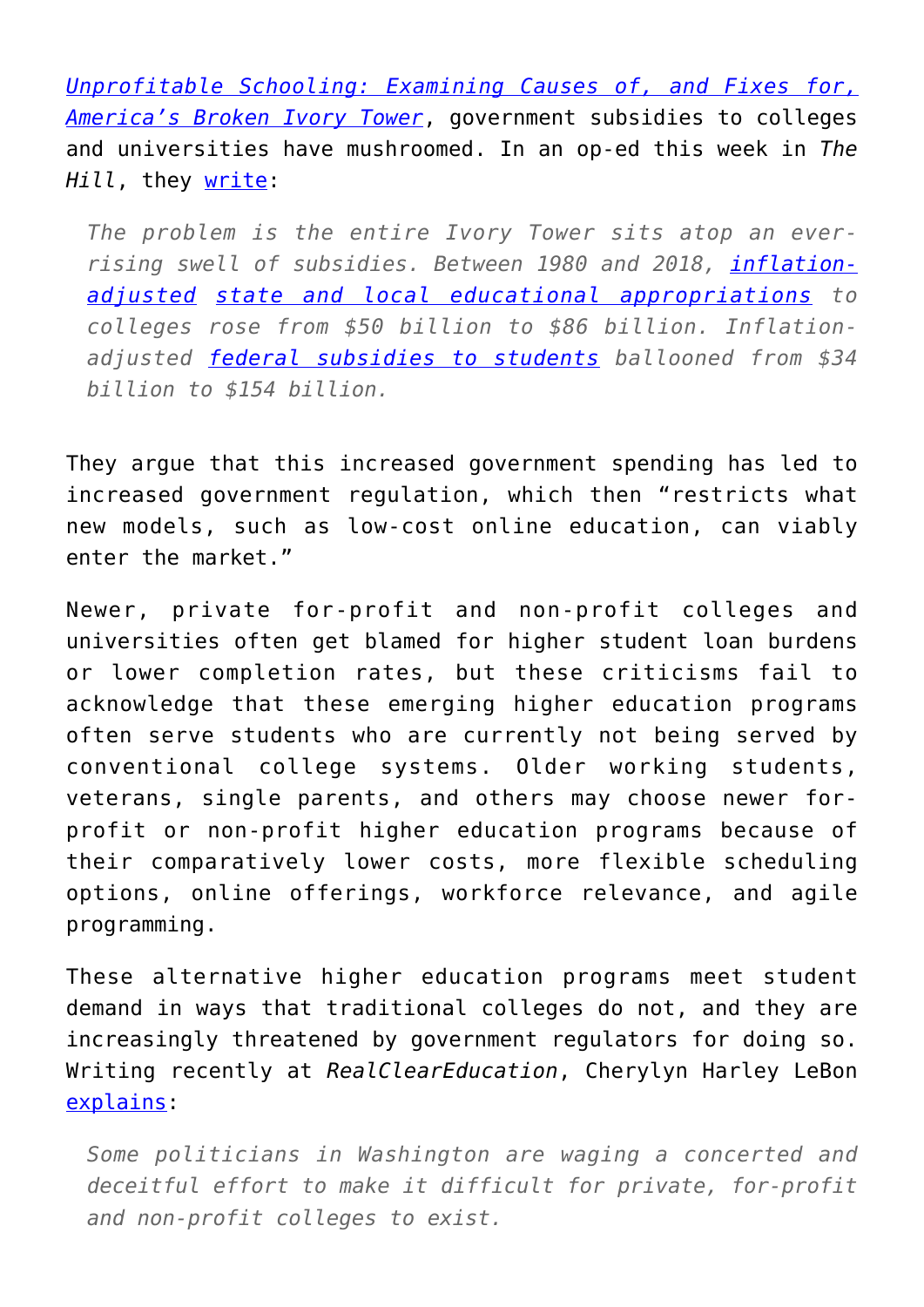She argues that one reason for the attack is to protect public higher education programs, especially community colleges that have seen declining enrollment in some areas.

#### **What Can Parents Do?**

Do your research on the college or university programs that your child is considering, and recognize that there is risk in any investment; but don't rule out newer, private for-profit or non-profit higher education programs. Sometimes these innovative programs cost less, are more responsive to student needs, and can add value where traditional programs cannot.

## **3. Low-ROI Majors**

While not directly related to college tuition increases, parents should be aware of how their child's chosen major can influence the full cost of a college degree. Certain majors are more likely to lead to burdensome student loans that can be difficult to pay off. The Brookings Institution's Hamilton Project [found](http://www.hamiltonproject.org/papers/major_decisions_what_graduates_earn_over_their_lifetimes/) that those with a college degree on average make more throughout their lifetime than those with only a high school diploma, but earnings vary dramatically by college major.

College graduates with majors in engineering, computer science, operations and logistics, physics, economics, and finance had the highest lifetime earnings, while graduates with degrees in early childhood education, family sciences (home economics), theology, fine arts, social work, and elementary education had the lowest lifetime earnings. With student loan debt a [concern](http://fortune.com/2018/10/17/student-loan-debt-crisis/) for the majority of students, it makes sense to evaluate the return on investment of a college major and its potential career path.

If a certain major will result in jobs that make it more difficult to pay off loans or pay them off more slowly with accruing interest payments, then parents and students should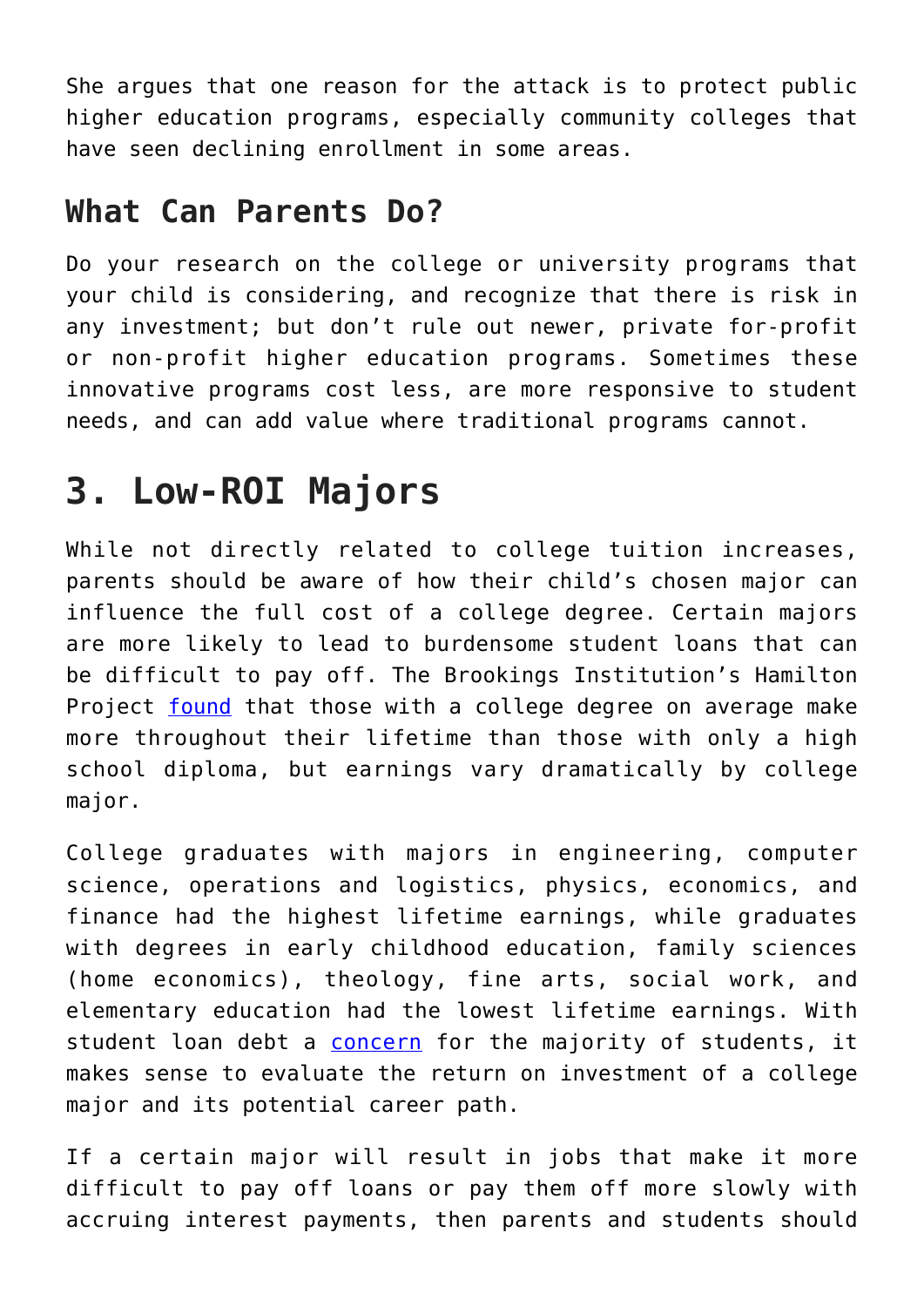recognize the higher financial costs of their college investment decision.

#### **What Can Parents Do?**

As a parent who may be helping to pay for your child's college degree or who would like to help your child avoid hefty student loans, you can encourage your child to major in a subject that yields a better return on investment. If your child's passion is fine arts or social work, then perhaps suggest that she double major in economics, as well.

It's also important to note that education is a human activity, but college is a purchasable good. As with any purchase, the consumer needs to be aware of the full cost of a college degree; but there are other ways to be educated, and have a good life and livelihood, without college. Recent [research](https://www.etla.fi/en/publications/labor-market-returns-to-vocational-secondary-education/) shows that vocational education increases lifetime earnings and can be a secure career pathway.

[Apprenticeship programs](https://discoverpraxis.com/) offer an alternative to college by providing a signaling mechanism for potential employers that goes beyond a degree or credential. And more big companies like Apple, Google, and Netflix [no longer list a college](https://www.marketwatch.com/story/you-dont-need-a-4-year-college-degree-for-these-high-paying-jobs-at-google-apple-netflix-2019-04-08) [degree](https://www.marketwatch.com/story/you-dont-need-a-4-year-college-degree-for-these-high-paying-jobs-at-google-apple-netflix-2019-04-08) as a requirement to get hired for certain high-paying jobs.

College costs are rising for a variety of reasons, including more bureaucratic indulgences and more government regulations, and student loan debt is ballooning. Parents can help to control these costs by being more discerning about various college offerings and expenses, guiding their child to consider leaner or more innovative higher education programs, and suggesting college majors that will most likely enable that college investment to pay off with the least debt.

Moreover, parents as taxpayers can hold off on supporting more public funding for higher education — at least until they see